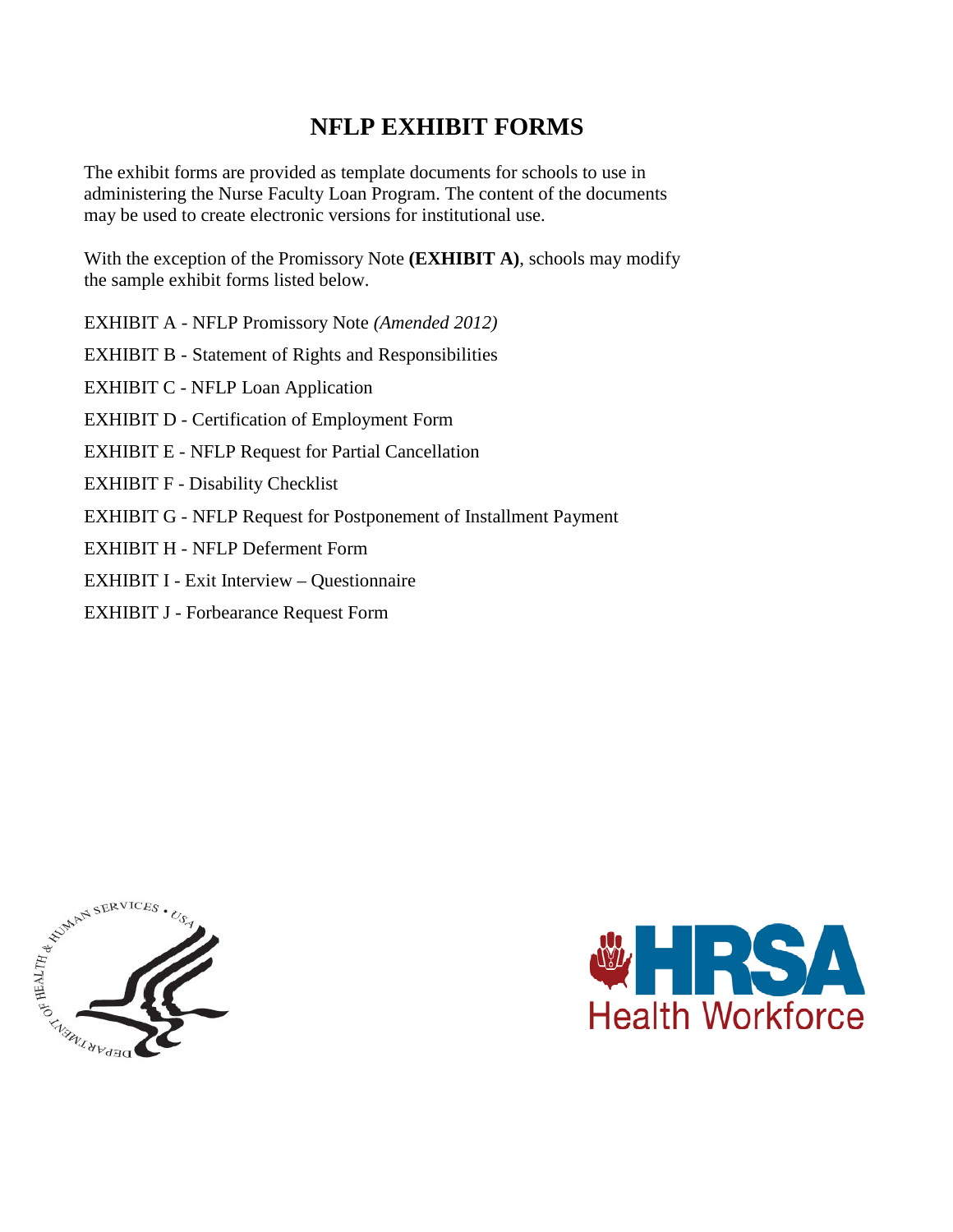## **NURSE FACULTY LOAN PROGRAM (NFLP) PROMISSORY NOTE**

| (Borrower Name) (hereinafter "the Borrower"), promise to pay to                                                                       | (Name                                                  |
|---------------------------------------------------------------------------------------------------------------------------------------|--------------------------------------------------------|
| of School) (hereinafter "the school") located at                                                                                      | , the sum of such loan amount(s) as may be advanced to |
| me and endorsed in the Schedule of Advances below, with interest at the rate of three (3) percent per annum or the prevailing         |                                                        |
| market rate, together with all attorney's fees, collection agent costs, and other related costs and charges for the collection of any |                                                        |
| amount not paid when in default according to the terms of this Promissory Note, (hereinafter "the Note").                             |                                                        |

### **SCHEDULE OF ADVANCES**

#### **This Note represents the total of combined NFLP loans, as identified below.**

| Number | Amount of Loan Advanced<br>to Borrower | Total of Loan(s)<br>Advanced to Date | Date | Signature of Borrower |
|--------|----------------------------------------|--------------------------------------|------|-----------------------|
|        |                                        |                                      |      |                       |
|        |                                        |                                      |      |                       |
|        |                                        |                                      |      |                       |
|        |                                        |                                      |      |                       |
| 5      |                                        |                                      |      |                       |

#### **The Borrower and the school further understand and agree that:**

The school must determine that an NFLP loan applicant is eligible before making the loan. To be eligible to receive an NFLP loan, a borrower must: (1) be a U.S. citizen or national of the U.S, or a lawful permanent resident of the U.S. and its territories, (2) be enrolled full-time or part-time in an eligible program at the time the NFLP loan is established and must complete the education component(s) to prepare qualified nurse faculty, (3) be in good academic standing in an advanced nurse education program at the school, and (4) have no judgment liens entered against him/her based on the default on a federal debt, 28 U.S.C. 3201(e). The borrower should maintain full time or part-time enrollment status for a minimum of 2 terms/semesters during an academic year while receiving the NFLP loan.

**Loan Support:** The school will make NFLP loans to eligible students for the cost of tuition, fees, books, lab expenses, and other reasonable education expenses. An NFLP loan may not exceed \$35,500 per student for any academic period (and such amounts shall be adjusted to provide for a cost-of-attendance increase for the yearly loan rate and the aggregate loan) and not to exceed 5 years per student.

**Cancellation Provision:** The NFLP is a loan cancellation program with a service obligation for recipients of the loans. To be eligible for the maximum 85 percent cancellation, the Borrower must agree to serve as full-time nurse faculty at an accredited school of nursing for a consecutive four-year period following graduation from the program. Following graduation, the Borrower must submit certification of employment within a reasonable timeframe to be determined by the school. NFLP borrowers are limited to a 12 month timeframe to establish employment as full time nurse faculty at an accredited school of nursing following graduation from the program. If employment verification is not submitted within the 12-month period, the borrower will **NOT** be eligible for the loan cancellation provision.

- 1. **Cancellation:** To receive loan cancellation, the Borrower must be employed full-time as nurse faculty at an accredited school of nursing for a complete year, as is defined by the employing school of nursing or 12 consecutive months. The school will cancel an amount up to 85 percent of the loan (plus interest) as follows:
	- **A.** Upon completion by the Borrower of each of the first, second and third year of full-time employment as a faculty member in an accredited school of nursing, the school will cancel **20 percent** of the principal of, and the interest on, the amount of the unpaid loan on the first day of employment.
	- **B.** Upon completion by the individual of the fourth year of full-time employment as a faculty member in an accredited school of nursing, the school will cancel **25 percent** of the principal of, and the interest on, the amount of the unpaid loan on the first day of employment.

To receive loan cancellation, the Borrower must submit the *Request for Partial Cancellation of Loan* form to the lending school at the end of each complete year of full-time employment as faculty at a school of nursing.

2. **Postponement**: The beginning of the Borrower's repayment period may be postponed only if the Borrower is employed fulltime as nurse faculty at an accredited school of nursing and will request loan cancellation at the end of each complete year of this employment. To receive postponement of the repayment period, the Borrower must submit a *Request for Postponement of Installment Payment* form to the lending school 30 days before the end of the 9-month grace period, and annually thereafter. Subsequent requests for postponement must be filed 30 days before the expiration date of the initial request for postponement for each year of employment. If the Borrower ceases to be employed full-time as nurse faculty prior to completion of a year, the postponement ends and the repayment period begins immediately.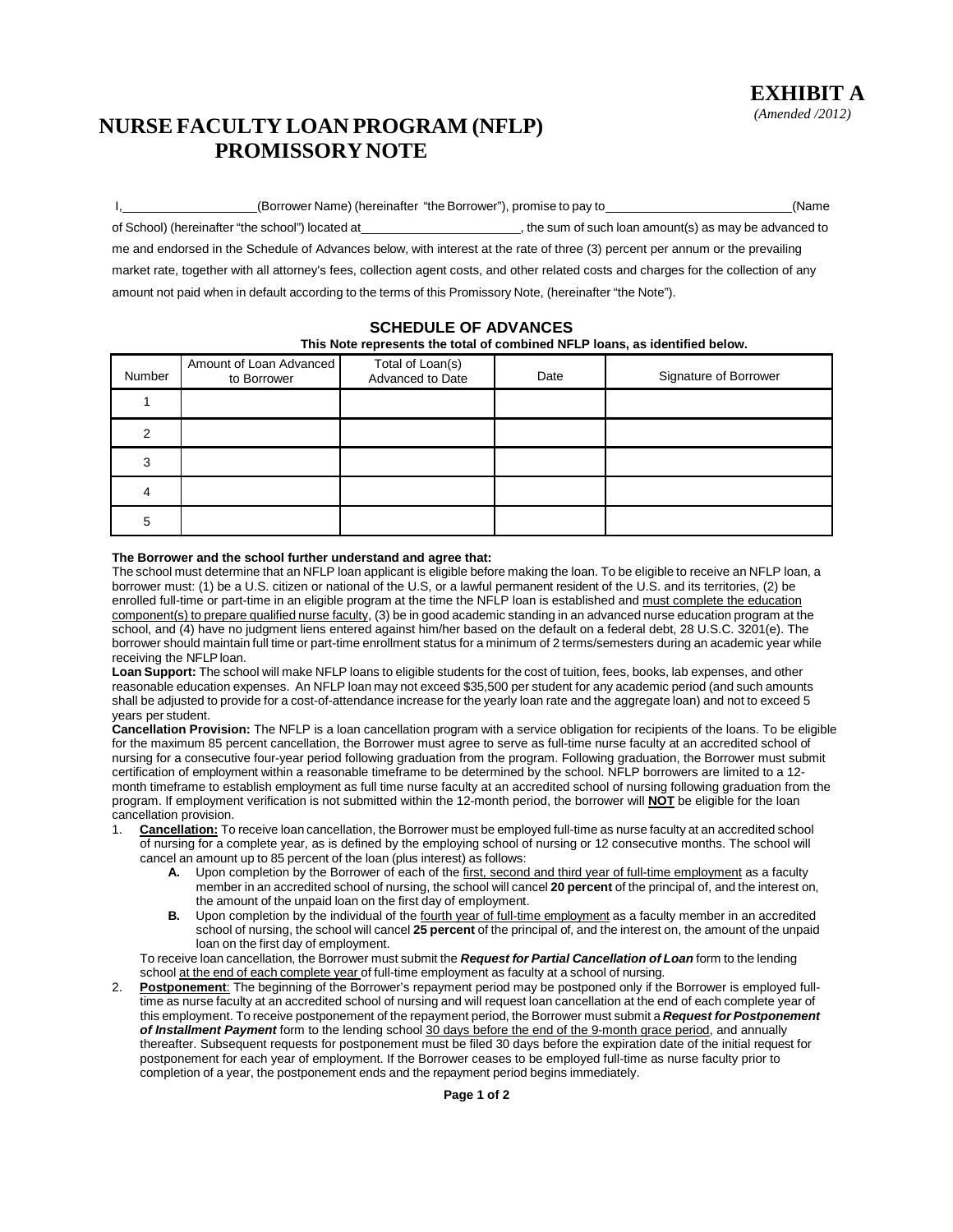# **EXHIBIT A continued**

- 3. **Grace Period:** The grace period begins immediately following completion of the program or voluntary termination as a student for a period of nine (9) consecutive months. During the grace period repayment of the loan is NOT required.
- 4. **Repayment Period:** The NFLP loan is repayable in equal or graduated periodic installments (with the right of the Borrower to accelerate repayment) over a 10-year period that begins 9 months after the Borrower completes the program, ceases to be enrolled as a student in the advanced nurse education program, or ceases to be employed as full-time nurse faculty.
- **5. Interest:** The NFLP loan will bear interest on the unpaid balance of the loan at: **(a)** the **rate of 3 percent per annum** beginning 3 months after the Borrower graduates from the program, or **(b)** bear interest on the unpaid balance of the loan at the **prevailing market rate** if the Borrower fails to complete the advanced nurse education program or when the Borrower fails to establish employment as full-time nurse faculty at an accredited school of nursing. Borrowers employed as full-time nurse faculty at a school of nursing for a consecutive four-year period will bear interest at the rate of 3 percent for the four year period and the remaining six years of the "repayment period". If the borrower ceases full-time employment as nurse faculty at a school of nursing, the NFLP loan will bear interest at the prevailing market rate.
- 6. **Prepayment:** The Borrower may, at his or her option and without penalty, prepay all or any part of the principal and accrued interest on the loan at anytime.
- 7. **Acceleration:** If the Borrower fails to make a scheduled repayment or fails to comply with any other term of this Promissory Note, the entire unpaid balance of the loan, including interest due and accrued and any applicable penalty charges, will, at the option of the school, become immediately due and payable.
- 8. **Deferment:** NFLP borrowers are eligible for deferment for up to 3 years, (1) when the borrower is ordered to active duty as a member of a uniformed service of the United States (Army, Navy, Marine Corps, Air Force, Coast Guard, the National Oceanic and Atmospheric Administration Corps, or the U.S. Public Health Service Commissioned Corps); a borrower who voluntarily joins a uniformed service is NOT eligible for deferment, nor is a borrower who is employed by one of the uniformed services in a civilian capacity, or (2) when the borrower that graduates and is employed, and decides to return to a graduate nursing education program to pursue a doctoral degree to further their preparation as nurse faculty. During periods of deferment, interest on the loan continues to accrue at the prevailing market rate but is not required to be paid during this period. During the period of deferment, the borrower may repay the interest if they wish but is not required to do so.
- 9. **Death and Disability:** In the event of the Borrower's total and permanent disability or death, the school will cancel any remaining payments on theNote.
- 10. **Forbearance:** The school may, in its discretion, place the Borrower's NFLP loan in forbearance whenever extraordinary circumstances such as poor health or hardship temporarily affect the Borrower's ability to make scheduled loan repayments. During periods of forbearance, interest continues to accrue on the unpaid principal balance of the loan.
- 11. **Default:** If an NFLP borrower defaults on the loan, the school must immediately stop the disbursement of the NFLP loan and begin collection on the loan. Default will occur in the following situations: failure to complete the advanced nurse education program; loss of the status as a student in good standing, as used by the School for the advanced nurse training program; failure to become or maintain employment as a full-time faculty member at an accredited school of nursing ("full-time" has the meaning used by the employing school of nursing for its faculty); failure to provide certification of employment; failure to make payments as required by the NFLP borrower's Promissory Note and repayment agreement; or if the Borrower fails to make an installment payment when due or fails to comply with any other term of this Promissory Note.
- 12. **Exit Interview:** The Borrower agrees to attend an exit interview prior to completing or terminating student status at the school.
- 13. **Credit Bureaus:** The school may disclose any delinquency or default on the Borrower's loan to credit bureaus.
- 14. **Collection Agents, Litigation, and Withholding of Services:** If the Borrower fails to make a scheduled repayment, or fails to comply with any other term of the Note, the school may: a) refer the Borrower's loan to a collection agent; b) initiate legal proceedings against the Borrower; c) withhold school services from the Borrower, such as transcripts and letters of recommendation; d) refer the Borrower's loan to the Secretary for collection assistance, including offset of federal salaries; and e) pursue judicial remedies.
- 15. **General:** The Borrower will promptly inform the school of any change in name or address.
- 16. **Disclosure:** The school will provide to the Borrower a disclosure statement regarding the financial charges on the NFLP loans (i.e., State of Rights and Responsibilities, Truth-in-Lending). Schools that do not require signature of disclosure statements are urged to consult with institutional legal counsel to determine what is appropriate to the school's particular situation.

The terms of this Note shall be construed according to Section 846A of the Public Health Service Act, authorizing the Nurse Faculty Loan Program.

I **CERTIFY** and **ACKNOWLEDGE** that the above information is true and correct, and I have read and understand the provisions of the Note and my rights and responsibilities regarding the NFLP loan made under the Note.

(Printed Name of Borrower)

(Signature of Borrower) (Date)

**WARNING:** Any person who knowingly makes a false statement or misrepresentation to obtain funds from the Federal Government is subject to penalties that include fines and imprisonment under federal statute.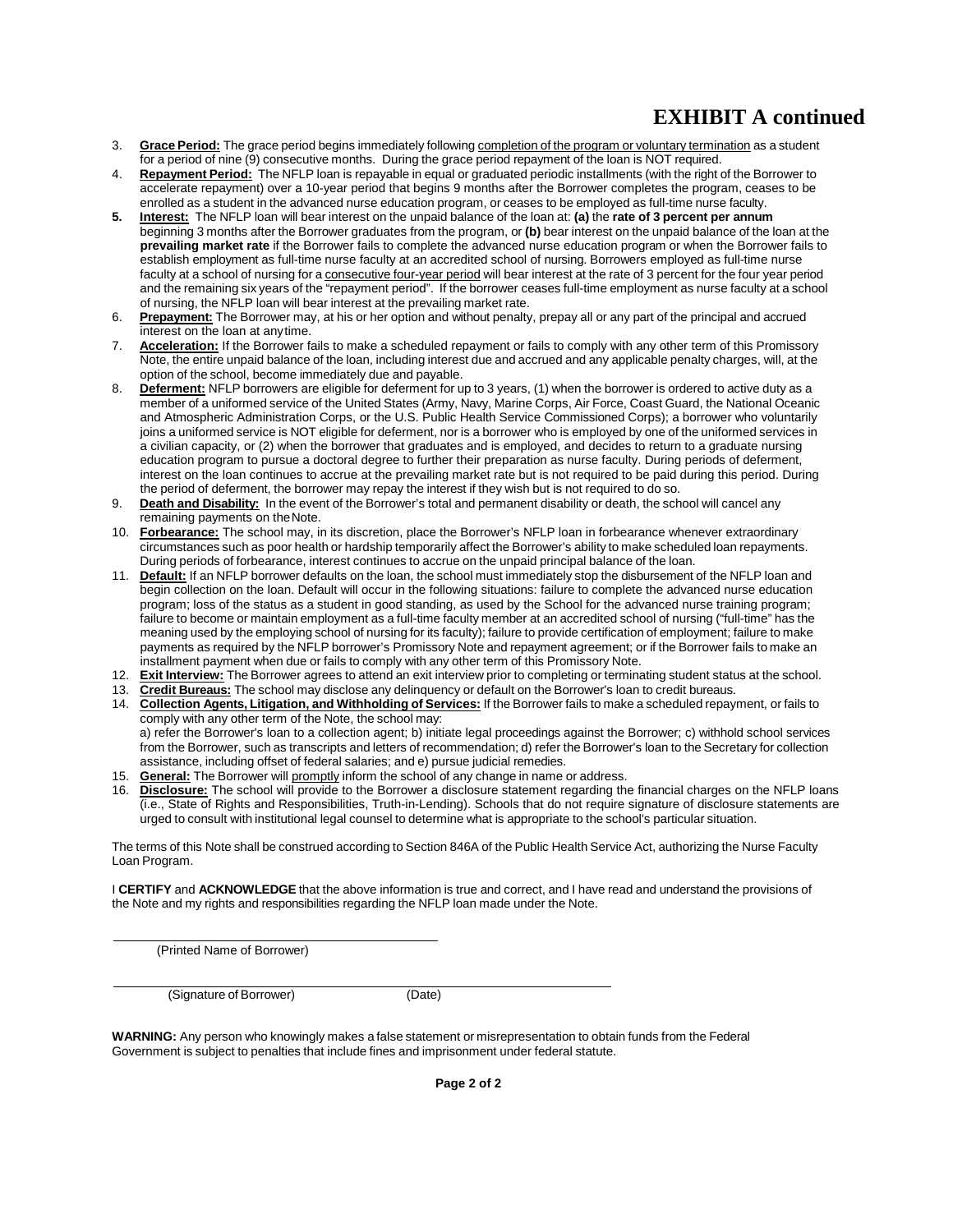## **EXHIBIT B**

## **Nurse Faculty Loan Program Statement of Borrower's Rights and Responsibilities**

### **1. I understand that I must, without exception, report any of the following changes to lending school if:**

- a. I withdraw as full-time nurse faculty from the school of nursing
- b. I transfer my employment as full-time nurse faculty to another accredited school of nursing
- c. I should be called to ACTIVE military service
- d. I change my address
- e. I change my name (for example, because of marriage)
- 2. I understand that when I graduate or withdraw from the lending school, I must be available for the school to conduct an exitinterview.
- 3. I understand that the NFLP service obligation requires me to be employed as full-time nurse faculty in an accredited school of nursing. In return, I will receive partial loan cancellation of up to 85% of my unpaid loan balance (including interest) and postponement of installment payments of my NFLP loan while serving as full-time nurse faculty.
- 4. I understand that my first installment payment will be due following the 9 months after I, 1) graduate and do not establish full-time employment as nurse faculty; or 2) cease to be enrolled as a student.
- 5. I understand that if I terminate my employment as full-time nurse faculty at a school of nursing, repayment of the NFLP loan must begin after the 9-month grace period.
- 6. I understand that:
	- a. an annual percentage rate of 3 percent will be charged on the unpaid loan balance that will begin to accrue 3 months after I graduate from the advanced education nursing program
	- b. during the period of time that I am employed as full-time nurse faculty at a school of nursing, the unpaid loan balance will bear interest at 3 percent per annum
	- c. following graduation from the program and after the 9-month grace period, if I fail to establish full-time employment as nurse faculty the unpaid loan balance will bear interest at the prevailing marketrate
	- d. if I cease to be employed full-time or terminate employment as nurse faculty at an accredited school of nursing, the unpaid loan balance will bear interest at the prevailing market rate
	- e. the cancellation provision is NOT available if I do not establish employment within 12 months following graduation from the program
- 7. I understand that cancellation of any remaining payment of the NFLP loan may be granted for death or permanent and total disability. I also understand that I must inform the lending school of my disability and provide documentation.
- 8. I understand that I am eligible for deferment for up to 3 years, (1) if I am ordered to active duty as a member of a uniformed service of the United States (Army, Navy, Marine Corps, Air Force, Coast Guard, the National Oceanic and Atmospheric Administration Corps, or the U.S. Public Health Service Commissioned Corps); if I voluntarily join a uniformed service, I am NOT eligible for deferment, nor if I am employed by one of the uniformed services in a civilian capacity, or (2) if I graduate and am employed, and decide to return to a graduate nursing education program to pursue a doctoral degree to further my preparation as nurse faculty. During periods of deferment, interest on the loan continues to accrue at the prevailing market rate but is not required to be paid during this period. During the period of deferment, the borrower may repay the interest if they wish but is not required to do so.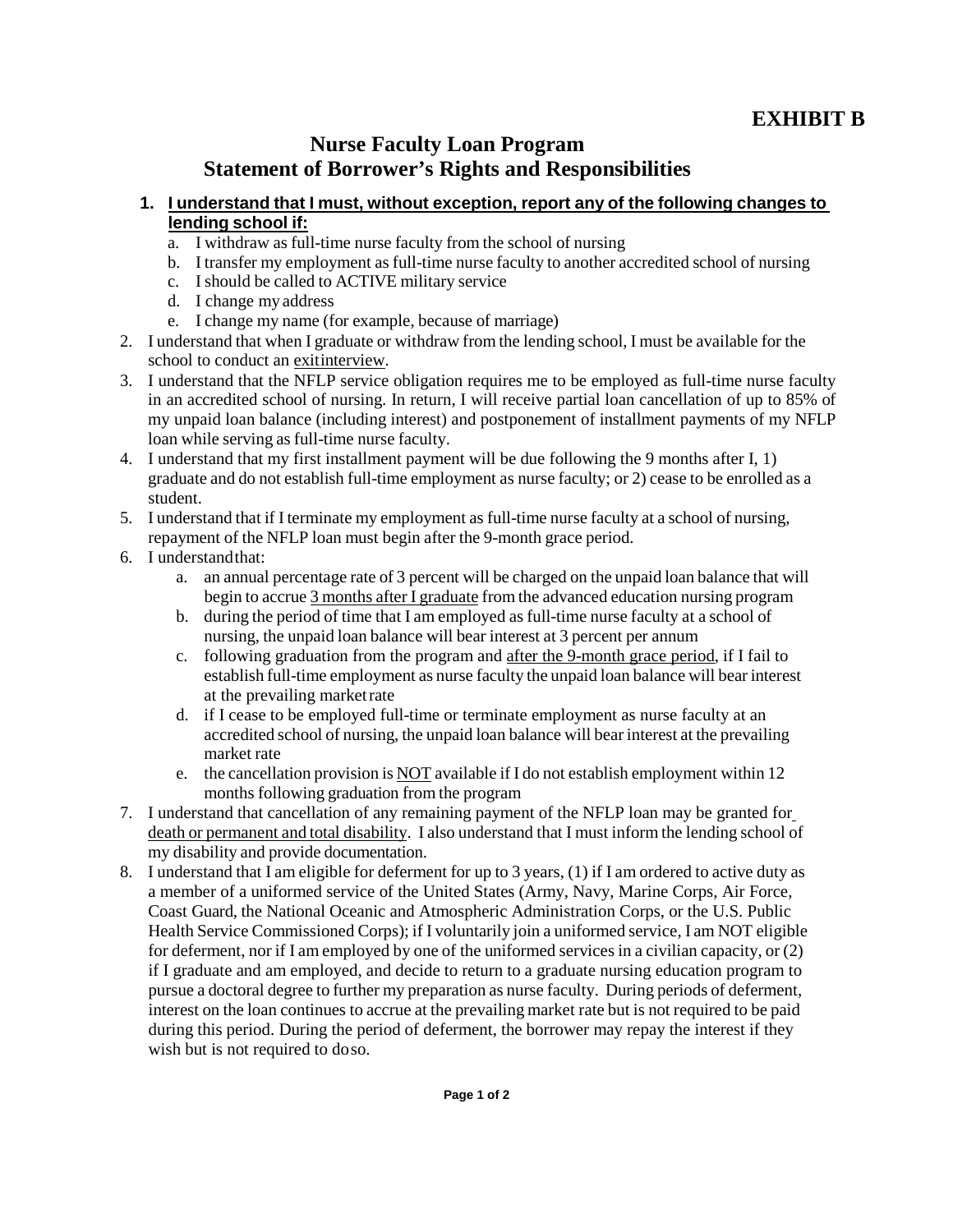## **EXHIBIT B continued**

- 9. I understand that the lending school may, based on its discretion, place my NFLP loan in forbearance when extraordinary circumstances such as poor health or hardships temporarily affect my ability to make scheduled loan repayments.
- 10. I understand that if I fail to repay my loan as agreed in the NFLP Promissory Note, the total loan may become due and payable immediately and legal action could be taken against me.
- 11. I understand that I must promptly answer any communication from the lending school regarding my NFLP loan.
- 12. I authorize the lending school to contact any school of nursing in which I may be employed, to obtain information concerning my employment status, my period of employment or termination, my transfer to another school of nursing, or my current address.
- 13. I authorize the lending school to report any delinquency or default on this loan to credit bureaus.

| ANNUAL PERCENTAGE RATE                          | <b>AMOUNT of LOAN</b>                      | <b>PREPAYMENT</b>                                                    |
|-------------------------------------------------|--------------------------------------------|----------------------------------------------------------------------|
| The annual percentage rate on the<br>NFLP loan: | The amount of NFLP loan(s) made to<br>you. | If you pay off early, you will not<br>have to pay a penalty. See the |
| 3 percent or the Prevailing Market              |                                            | Promissory Note for any additional<br>information about nonpayment,  |
| $Rate - As determined by the borrower$          |                                            | default, and any required                                            |
| status.                                         |                                            | repayment in full before the                                         |
|                                                 |                                            | schedule date.                                                       |

I understand I have a right to request an itemization of the loan amount(s) awarded. I do /do not request an itemization.

I have received a copy of this statement.

(Signature of Student) (Student I.D. Number) (Date)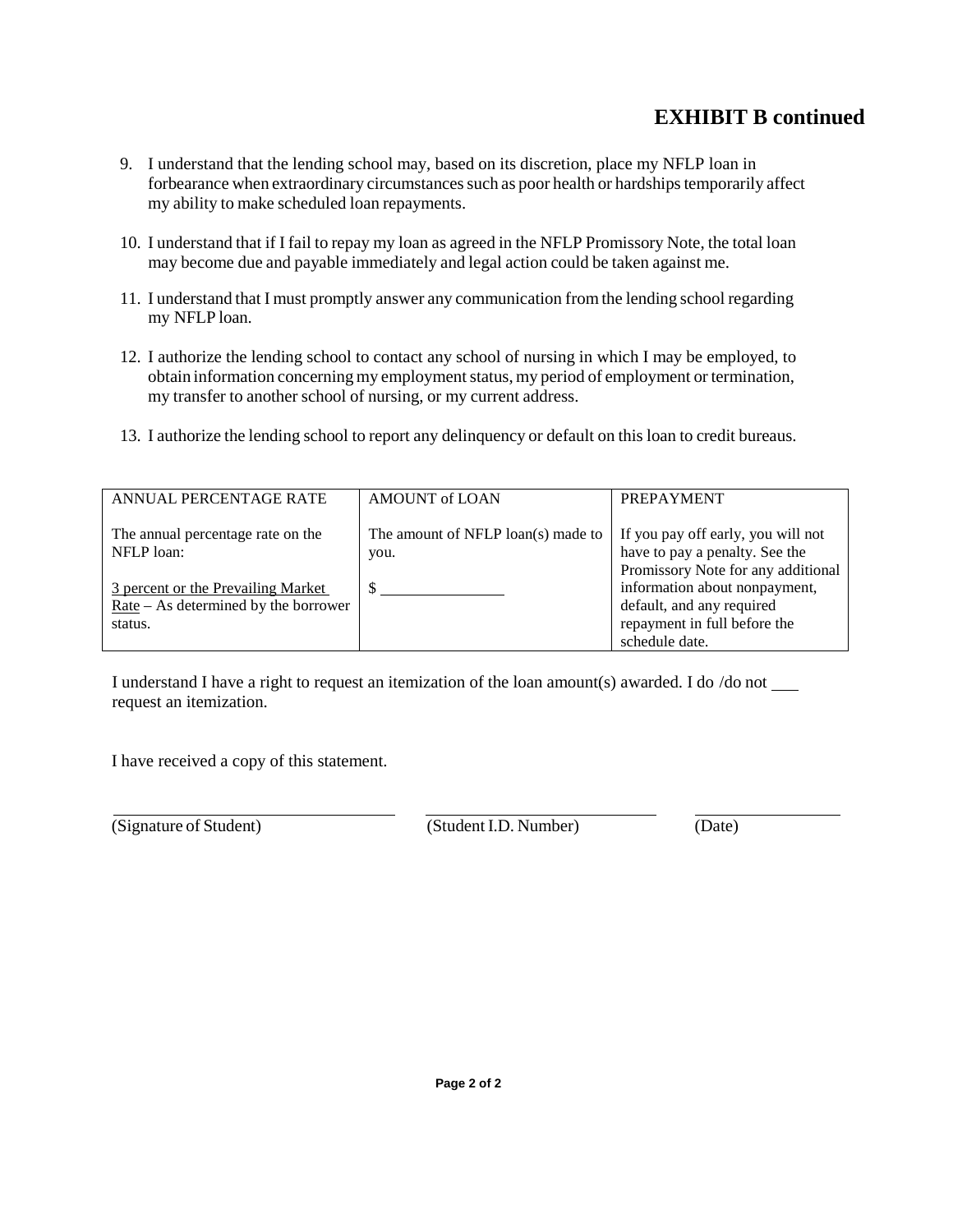## **EXHIBIT C**

| NURSE FACULTY LOAN PROGRAM (NFLP) LOAN APPLICATION                                                                                                                                                                                                                                                                                  |                                                                                                                                                       |                                                                                                                                     |                                      |                                         |
|-------------------------------------------------------------------------------------------------------------------------------------------------------------------------------------------------------------------------------------------------------------------------------------------------------------------------------------|-------------------------------------------------------------------------------------------------------------------------------------------------------|-------------------------------------------------------------------------------------------------------------------------------------|--------------------------------------|-----------------------------------------|
|                                                                                                                                                                                                                                                                                                                                     | (To be completed by the Borrower)<br>This form must be completed in its entirety and returned to the office of the Bursar before a NFLP loan is made. |                                                                                                                                     |                                      |                                         |
| WARNING: Any person who knowingly makes a false statement or misrepresentation in a NFLP transaction, bribes or<br>attempts to bribe a federal official, fraudulently obtains a NFLP loan or commits any other illegal action in connection with a<br>federal NFLP loan is subject to a fine or imprisonment under federal statute. |                                                                                                                                                       |                                                                                                                                     |                                      |                                         |
|                                                                                                                                                                                                                                                                                                                                     |                                                                                                                                                       | <b>SECTION I</b>                                                                                                                    |                                      |                                         |
| 1a. APPLICANT NAME                                                                                                                                                                                                                                                                                                                  |                                                                                                                                                       |                                                                                                                                     |                                      | 2. SOCIAL SECURITY NUMBER (SSN)         |
| (Last)                                                                                                                                                                                                                                                                                                                              | (First)                                                                                                                                               | (M.I.)                                                                                                                              |                                      |                                         |
| 1b. OTHER NAMES USED                                                                                                                                                                                                                                                                                                                |                                                                                                                                                       |                                                                                                                                     |                                      | 3. DATE OF BIRTH (Month/Day/Year)       |
| (Last)                                                                                                                                                                                                                                                                                                                              | (First)                                                                                                                                               | (M.I.)                                                                                                                              |                                      |                                         |
| Zip Code)                                                                                                                                                                                                                                                                                                                           | 4. CURRENT ADDRESS (Number, Street, Apartment Number, City, State,                                                                                    |                                                                                                                                     | Code/Number)                         | 5a. DAYTIME PHONE (Area                 |
|                                                                                                                                                                                                                                                                                                                                     |                                                                                                                                                       |                                                                                                                                     |                                      | $\lambda$                               |
|                                                                                                                                                                                                                                                                                                                                     |                                                                                                                                                       |                                                                                                                                     |                                      | 5b. EVENING PHONE (Area<br>Code/Number) |
|                                                                                                                                                                                                                                                                                                                                     |                                                                                                                                                       |                                                                                                                                     |                                      | $\mathcal{E}$                           |
| <b>6. EMAIL ADDRESS</b>                                                                                                                                                                                                                                                                                                             |                                                                                                                                                       |                                                                                                                                     | 7. DRIVER'S LICENSE NUMBER AND STATE |                                         |
| 8. DEGREE PROGRAM:                                                                                                                                                                                                                                                                                                                  |                                                                                                                                                       |                                                                                                                                     | 9. EDUCATION LEVEL:                  |                                         |
|                                                                                                                                                                                                                                                                                                                                     |                                                                                                                                                       |                                                                                                                                     |                                      |                                         |
|                                                                                                                                                                                                                                                                                                                                     | EXPECTED GRADUATION DATE: University of the state of the state of the state of the state of the state of the s                                        |                                                                                                                                     | □ MASTER'S                           | □ DOCTORAL                              |
|                                                                                                                                                                                                                                                                                                                                     | 10. PERSONAL REFERENCES -- Friend(s) and Relative(s)                                                                                                  |                                                                                                                                     |                                      |                                         |
| ٠                                                                                                                                                                                                                                                                                                                                   |                                                                                                                                                       |                                                                                                                                     |                                      |                                         |
|                                                                                                                                                                                                                                                                                                                                     |                                                                                                                                                       |                                                                                                                                     |                                      |                                         |
| ٠                                                                                                                                                                                                                                                                                                                                   |                                                                                                                                                       |                                                                                                                                     |                                      |                                         |
|                                                                                                                                                                                                                                                                                                                                     |                                                                                                                                                       |                                                                                                                                     |                                      |                                         |
|                                                                                                                                                                                                                                                                                                                                     |                                                                                                                                                       |                                                                                                                                     |                                      |                                         |
|                                                                                                                                                                                                                                                                                                                                     |                                                                                                                                                       | <b>SECTION II</b>                                                                                                                   |                                      |                                         |
| <b>11. ACKNOWLEDGEMENT</b>                                                                                                                                                                                                                                                                                                          | Program in order to be eligible to receive a loan under this program.                                                                                 | I, the above named applicant, have been informed that I must agree to the service obligation associated with the Nurse Faculty Loan |                                      |                                         |
|                                                                                                                                                                                                                                                                                                                                     | <b>REQUIRED BY THE SCHOOL.</b>                                                                                                                        | THE ABOVE INFORMATION IS CORRECT AND COMPLETE AND I HEREBY AUTHORIZE VERIFICATION AS                                                |                                      |                                         |
|                                                                                                                                                                                                                                                                                                                                     |                                                                                                                                                       |                                                                                                                                     |                                      |                                         |
| Date_                                                                                                                                                                                                                                                                                                                               |                                                                                                                                                       |                                                                                                                                     |                                      |                                         |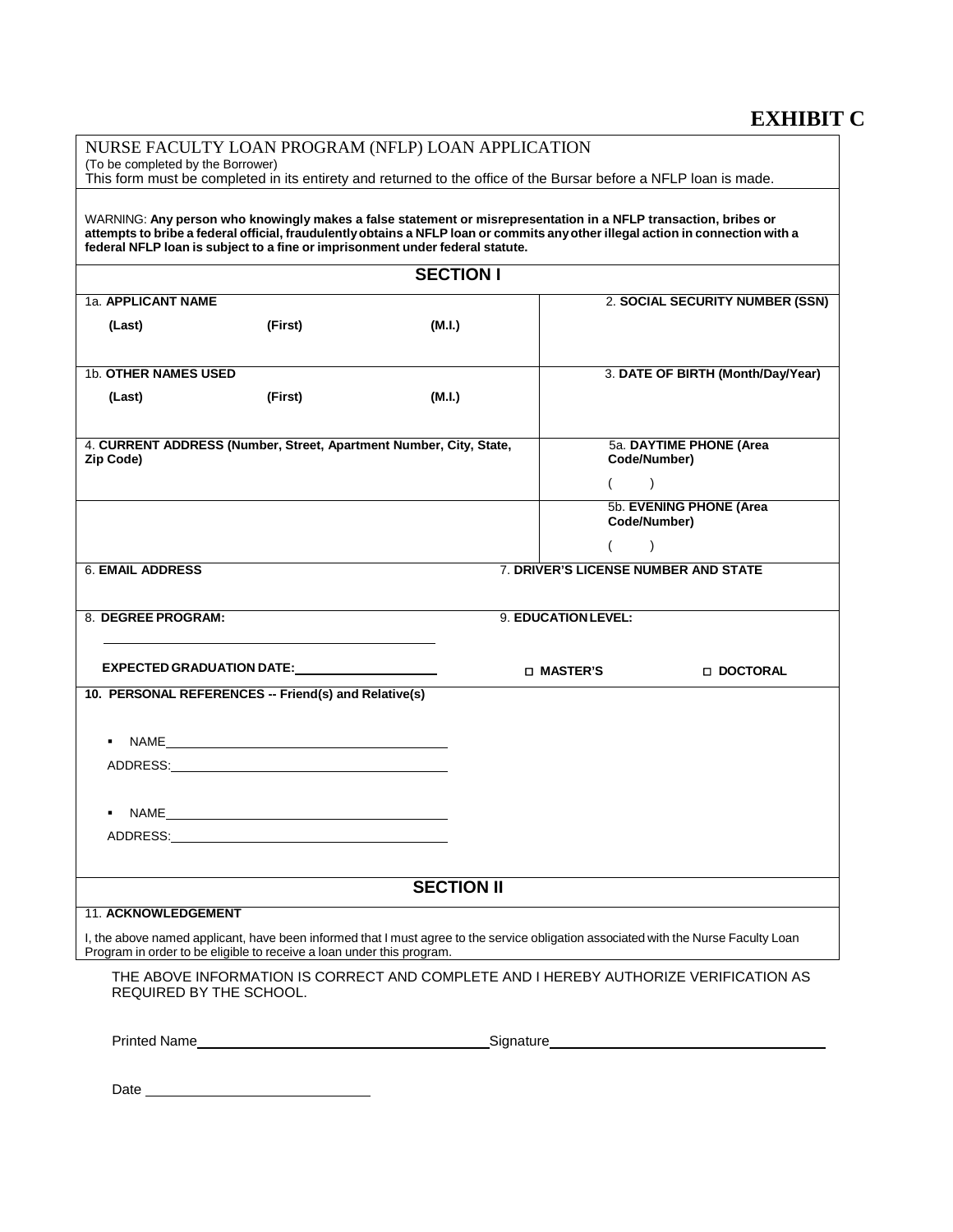## **EXHIBIT D**

# **NFLP EMPLOYMENT CERTIFICATION FORM**

**[***Applicant's Name***]** entered into a contractual agreement with the [*Name of Lending School*] as a participant in the Nurse Faculty Loan Program (NFLP). This program requires the participant to be employed full-time as nurse faculty in an accredited school of nursing for a complete year in order to receive cancellation of his/her loan. Please complete the Employment Certification Form at the bottom and return by (**mm-dd-yyyy**), to thefollowing:

| <b>PART I: TO BE COMPLETED BY LOAN RECIPIENT</b>                                                                                                                                                                                                                                                    |  |               |  |
|-----------------------------------------------------------------------------------------------------------------------------------------------------------------------------------------------------------------------------------------------------------------------------------------------------|--|---------------|--|
| Name: Name:                                                                                                                                                                                                                                                                                         |  |               |  |
| Permanent Address: New York Contract Address:                                                                                                                                                                                                                                                       |  | Phone Number: |  |
| Place of Employment:                                                                                                                                                                                                                                                                                |  |               |  |
|                                                                                                                                                                                                                                                                                                     |  |               |  |
| Beginning Date of Employment as Nurse Faculty: Month Day Pay Year                                                                                                                                                                                                                                   |  |               |  |
| Position Title:                                                                                                                                                                                                                                                                                     |  |               |  |
| I CERTIFY that I am employed full-time as Nurse Faculty in the above named school of nursing, and all the<br>information is true and correct to the best of my knowledge. If I change employment status, I will notify [Name of<br><b>Lending School</b> immediately. Keep a copy for your records. |  |               |  |
|                                                                                                                                                                                                                                                                                                     |  |               |  |
| PART II: TO BE COMPLETED BY EMPLOYER                                                                                                                                                                                                                                                                |  |               |  |
| I CERTIFY that the statements above concerning service of the above named NFLP loan recipient as a full-time<br>nurse faculty are true and correct. Keep a copy for your records.                                                                                                                   |  |               |  |
| Name of Certifying Official:                                                                                                                                                                                                                                                                        |  |               |  |
| Title: Fax Number: Fax Number:                                                                                                                                                                                                                                                                      |  |               |  |
| Signature: Date: Date: Date:                                                                                                                                                                                                                                                                        |  |               |  |
| If the above named participant has <b>not</b> maintained faculty status during this period, please provide the date(s)<br>and explanation for the change.                                                                                                                                           |  |               |  |
|                                                                                                                                                                                                                                                                                                     |  |               |  |
| WARNING: ANY PERSON WHO KNOWLINGLY MAKES A FALSE STATEMENT OR MISREPRESENTATION OF THIS FORM IS SUBJECT TO PENALTIES WHICH                                                                                                                                                                          |  |               |  |

 **MAY INCLUDEFINES AND IMPRISONMENT UNDER FEDERALSTATUTE.**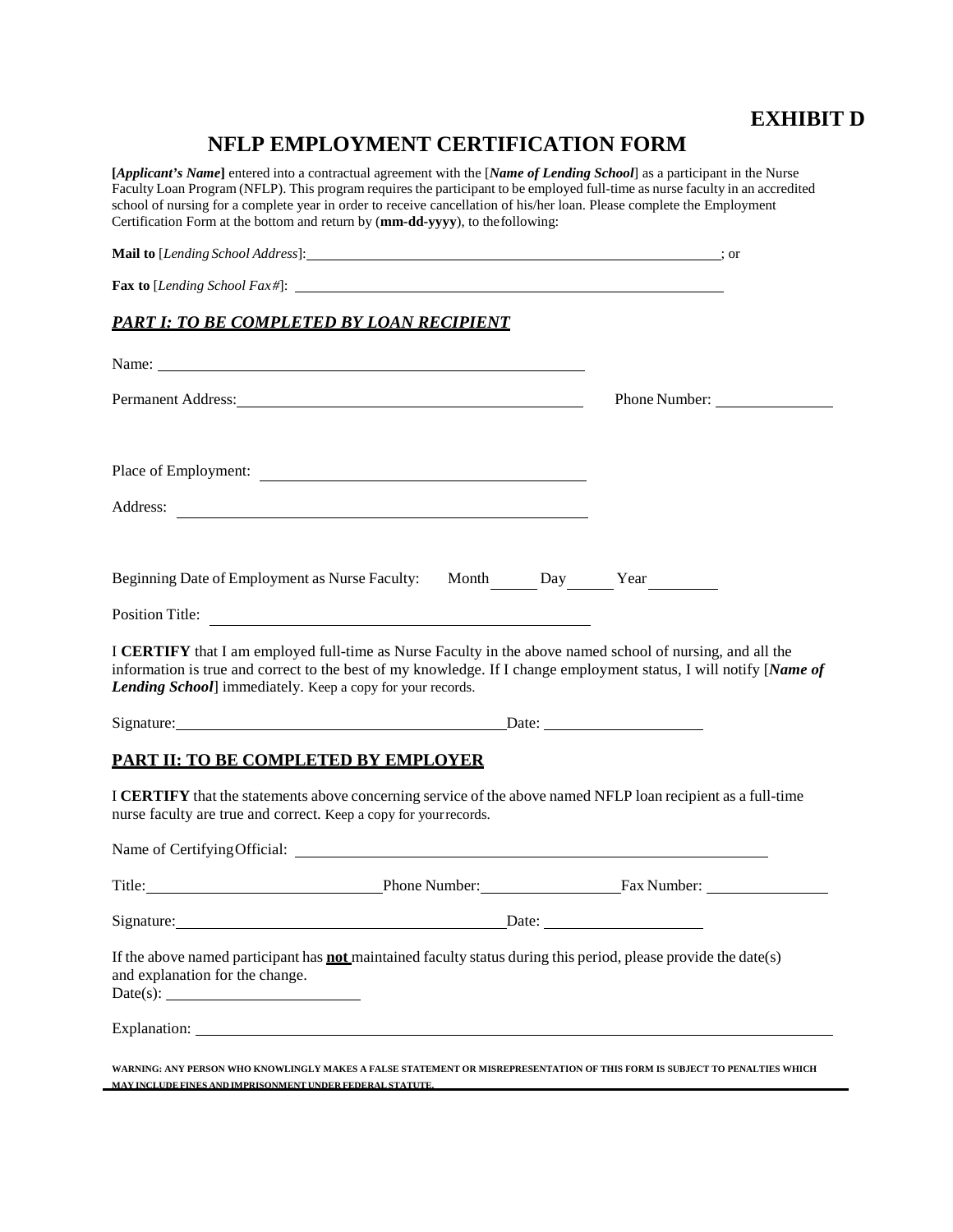# **EXHIBIT E**

| <b>NFLP REQUEST FOR PARTIAL CANCELLATION</b>                                                                                                                                                                                                  |                                                      |                        |  |
|-----------------------------------------------------------------------------------------------------------------------------------------------------------------------------------------------------------------------------------------------|------------------------------------------------------|------------------------|--|
| US DEPARTMENT OF HEALTH AND HUMAN SERVICES<br>PUBLIC HEALTH SERVICE                                                                                                                                                                           |                                                      |                        |  |
| HEALTH RESOURCES AND SERVICES ADMINISTRATION<br>BUREAU OF HEALTH WORKFORCE                                                                                                                                                                    |                                                      |                        |  |
| 5600 FISHERS LANE, PARKLAWN BUILDING, ROCKVILLE, MARYLAND 20857                                                                                                                                                                               |                                                      |                        |  |
| <b>INSTRUCTIONS:</b> A borrower under the Nurse Faculty Loan Program must submit this form to the school of nursing which made the loan in order to claim                                                                                     |                                                      |                        |  |
| entitlement to loan cancellation for full-time nurse faculty employment pursuant to Section 846A of the Public Health Service Act, as amended by Public Law<br>111-148, Section 5311.                                                         |                                                      |                        |  |
| The form must be submitted for each complete year of full-time nurse faculty employment in an accredited school of nursing. It is the responsibility of the                                                                                   |                                                      |                        |  |
| borrower seeking cancellation to (a) complete Part I, (b) obtain certification by the employing agency, Part II, and (c) forward the original and one copy to the                                                                             |                                                      |                        |  |
| lending school for cancellation of the loan at the appropriate rate in lieu of payment. The lending school will complete Part III, indicating the amount of                                                                                   |                                                      |                        |  |
| cancellation earned (principal and interest), and return the copy to the borrower making such request.                                                                                                                                        |                                                      |                        |  |
| NAME AND ADDRESS OF SCHOOL FROM WHICH LOAN WAS MADE                                                                                                                                                                                           | NAME AND ADDRESS OF THE APPLICANT (Include Zip Code) |                        |  |
| (Include Zip Code)                                                                                                                                                                                                                            |                                                      |                        |  |
|                                                                                                                                                                                                                                               |                                                      |                        |  |
|                                                                                                                                                                                                                                               |                                                      |                        |  |
|                                                                                                                                                                                                                                               |                                                      |                        |  |
| <b>PART I-Completed by Borrower</b>                                                                                                                                                                                                           |                                                      |                        |  |
| I hereby apply for a partial cancellation of my Nurse Faculty Loan in the appropriate amount of principal and interest, in accordance with Sections 846A of the                                                                               |                                                      |                        |  |
| Public Health Service Act, as amended by Public Law 111-148, Section 5311 for one year of employment as a full-time nurse faculty.                                                                                                            |                                                      |                        |  |
| NAME AND ADDRESS OF EMPLOYING AGENCY (Include Zip Code)                                                                                                                                                                                       | PERIOD OF EMPLOYMENT                                 |                        |  |
|                                                                                                                                                                                                                                               | <b>BEGINNING (Month, Day, Year)</b>                  | END (Month, Day, Year) |  |
|                                                                                                                                                                                                                                               | <b>SIGNATURE OF APPLICANT</b>                        | <b>DATE</b>            |  |
| <b>PART II - Certification by Employing Agency</b>                                                                                                                                                                                            |                                                      |                        |  |
| I hereby certify that the above statements concerning full-time nurse faculty employment and the period of service are true and correct.                                                                                                      |                                                      |                        |  |
| <b>NAME OF APPLICANT</b>                                                                                                                                                                                                                      | POSITION TITLE OF APPLICANT                          |                        |  |
| <b>NAME AND ADDRESS OF EMPLOYING AGENCY</b>                                                                                                                                                                                                   | SIGNATURE OF AUTHORIZED OFFICIAL                     |                        |  |
| $CHECK: \sqcap$ Public                                                                                                                                                                                                                        | <b>TITLE</b>                                         | <b>DATE</b>            |  |
| $\Box$ Private for Profit $\Box$ Private not for Profit                                                                                                                                                                                       |                                                      |                        |  |
| <b>PART III – Partial Loan Cancellation (To be completed by Lending School)</b>                                                                                                                                                               |                                                      |                        |  |
| The above named individual's loan account has been credited for partial cancellation for full-time employment as nurse faculty in accordance with the Section<br>846A of the Public Health Service Act, as amended, in the following amounts: |                                                      |                        |  |
| <b>CANCELLATION RATE BY YEAR FOR EMPLOYMENT AS NURSE FACULTY:</b>                                                                                                                                                                             |                                                      |                        |  |
| 1st Year - 20 percent<br>2nd Year - 20 percent<br>$\Box$<br>□                                                                                                                                                                                 | <b>CANCELLED</b>                                     |                        |  |
|                                                                                                                                                                                                                                               | PRINCIPAL AMOUNT                                     | <b>INTEREST AMOUNT</b> |  |
| 3rd Year - 20 percent<br>4th Year - 25 percent<br>$\Box$<br>□                                                                                                                                                                                 |                                                      |                        |  |
| SIGNATURE OF AUTHORIZING OFFICIAL - LENDING SCHOOL                                                                                                                                                                                            | <b>TITLE</b>                                         | <b>DATE</b>            |  |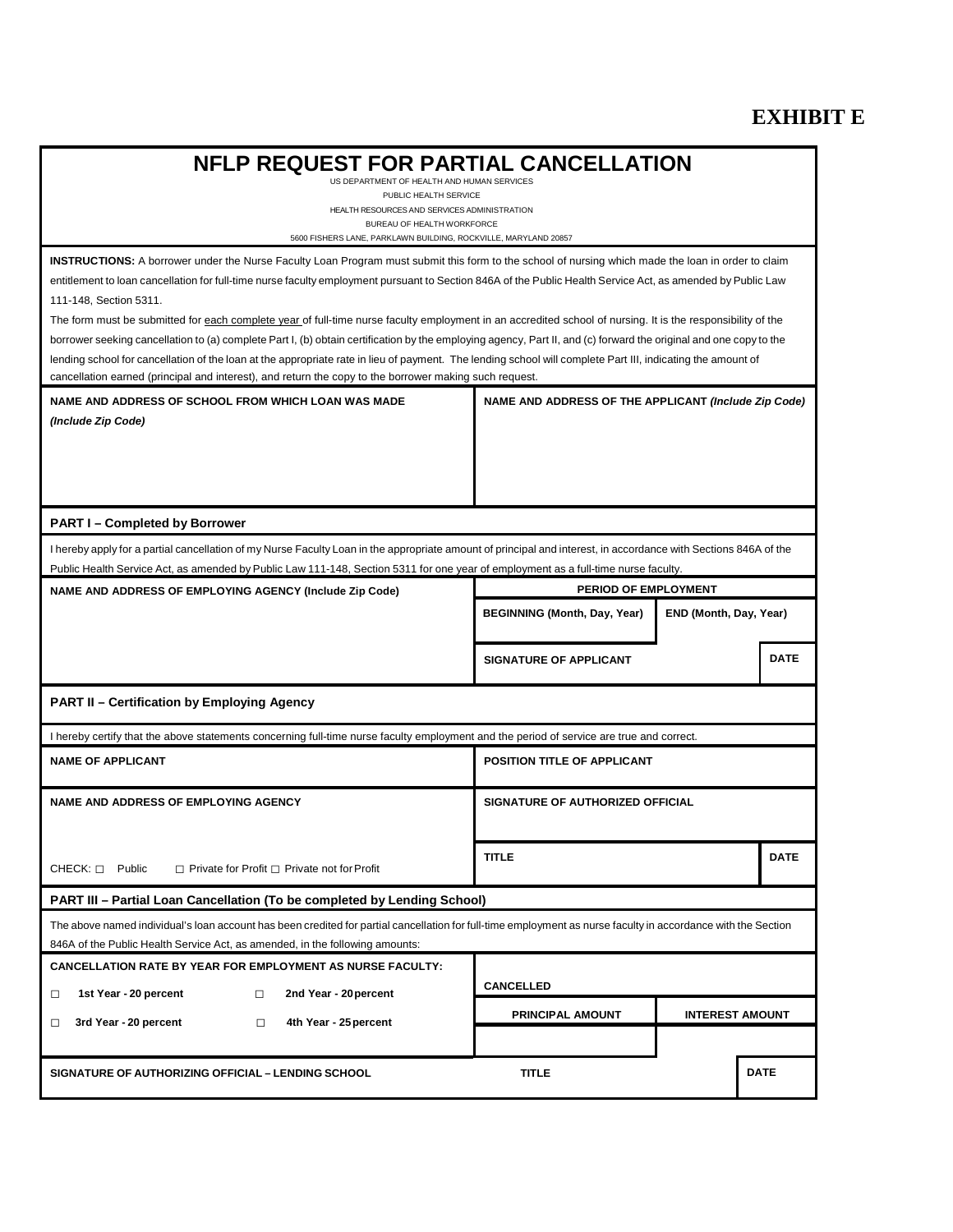## **EXHIBIT F**

# **NFLP DISABILITY CHECKLIST**

|                                             | AGE:<br>NAME:                                                                                                                                                                                                                                             |
|---------------------------------------------|-----------------------------------------------------------------------------------------------------------------------------------------------------------------------------------------------------------------------------------------------------------|
|                                             | DATE OF BIRTH: CONSENT FOR RELEASE OF INFORMATION (Y/N):                                                                                                                                                                                                  |
|                                             |                                                                                                                                                                                                                                                           |
|                                             | TOTAL AMOUNT OF LOANS OBTAINED (Including interest): ____________________________                                                                                                                                                                         |
|                                             |                                                                                                                                                                                                                                                           |
|                                             | EMPLOYMENT PRIORTO DISABILITY: University of the contract of the contract of the contract of the contract of the contract of the contract of the contract of the contract of the contract of the contract of the contract of t                            |
|                                             |                                                                                                                                                                                                                                                           |
|                                             | DIAGNOSIS:                                                                                                                                                                                                                                                |
|                                             |                                                                                                                                                                                                                                                           |
|                                             |                                                                                                                                                                                                                                                           |
|                                             | ,我们也不会有什么。""我们的人,我们也不会有什么?""我们的人,我们也不会有什么?""我们的人,我们也不会有什么?""我们的人,我们也不会有什么?""我们的人                                                                                                                                                                          |
|                                             | MEDICAL EXAMINATION, TREATMENTS, HISTORY OF ILLNESS, HOSPITALIZATIONS,<br><b>INPATIENT AND OUTPATIENT TREATMENTS, MEDICATIONS</b> (Include copies of all pertinent past<br>medical records in addition to documentation of a CURRENT medical evaluation): |
|                                             | CURRENT MEDICATIONS:                                                                                                                                                                                                                                      |
|                                             | PROGNOSIS:                                                                                                                                                                                                                                                |
|                                             | REHABILITATION PLANS:                                                                                                                                                                                                                                     |
| IS ANY TYPE OF GAINFUL EMPLOYMENT POSSIBLE? |                                                                                                                                                                                                                                                           |
| NOTES:                                      |                                                                                                                                                                                                                                                           |
|                                             |                                                                                                                                                                                                                                                           |
|                                             |                                                                                                                                                                                                                                                           |
|                                             |                                                                                                                                                                                                                                                           |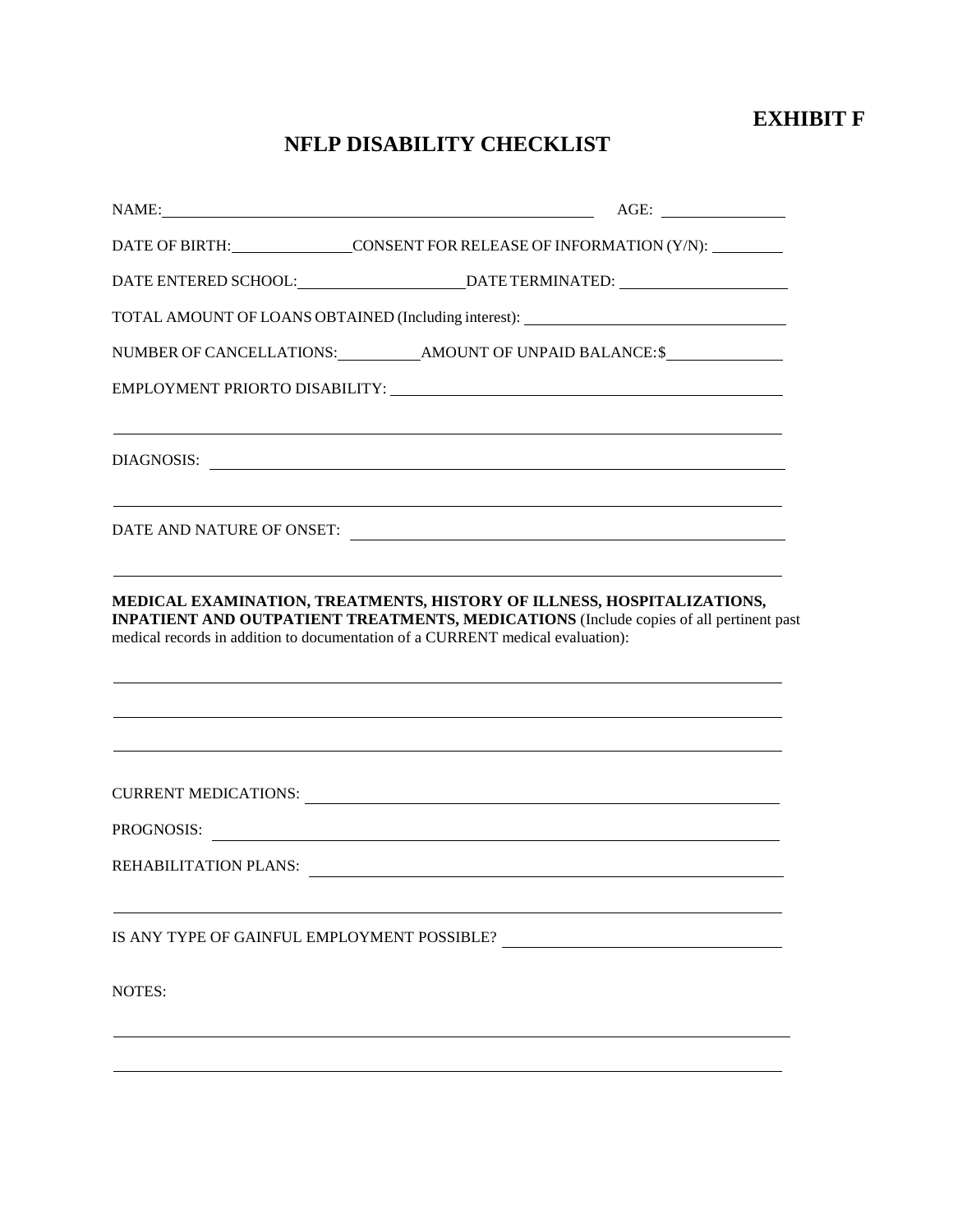# **EXHIBIT G**

| US DEPARTMENT OF HEALTH AND HUMAN SERVICES                                                                                                                                                                                                                                                 |                                                 |                 |  |
|--------------------------------------------------------------------------------------------------------------------------------------------------------------------------------------------------------------------------------------------------------------------------------------------|-------------------------------------------------|-----------------|--|
| PUBLIC HEALTH SERVICE<br>HEALTH RESOURCES AND SERVICES ADMINISTRATION                                                                                                                                                                                                                      |                                                 |                 |  |
| BUREAU OF HEALTH WORKFORCE<br>5600 FISHERS LANE, PARKLAWN BUILDING, ROCKVILLE, MARYLAND 20857                                                                                                                                                                                              |                                                 |                 |  |
| NFLP REQUEST FOR POSTPONEMENT OF INSTALLMENT PAYMENT                                                                                                                                                                                                                                       |                                                 |                 |  |
| <b>INSTRUCTIONS:</b> A Nurse Faculty Loan may be postponed, in lieu of payment in accordance with the repayment schedule established by the school from                                                                                                                                    |                                                 |                 |  |
| which the loan was made, only if the borrower is employed full-time as a faculty at an accredited school of nursing and expects to claim partial cancellation of                                                                                                                           |                                                 |                 |  |
| his or her loan at the end of each complete year of suchemployment.                                                                                                                                                                                                                        |                                                 |                 |  |
| The borrower must submit two (2) copies of this form 30 days before the initial 9-month grace period. This form must be filed annually, in lieu of payment;                                                                                                                                |                                                 |                 |  |
| subsequent requests for postponement of installment payment must be filed 30 days before the expiration date of the initial request for postponement each                                                                                                                                  |                                                 |                 |  |
| year of employment. It is the responsibility of the borrower seeking postponement of installment payment of loan to return this form properly executed to the                                                                                                                              |                                                 |                 |  |
| school from which the loan was made.<br>IMPORTANT NOTE: Should you terminate full-time employment as nurse faculty the installment repayment(s) is immediately due and payable to the lending                                                                                              |                                                 |                 |  |
| school.                                                                                                                                                                                                                                                                                    |                                                 |                 |  |
| NAME AND ADDRESS OF SCHOOL FROM WHICH LOAN WAS MADE (Include                                                                                                                                                                                                                               | NAME AND ADDRESS OF BORROWER (Include Zip Code) |                 |  |
| Zip Code)                                                                                                                                                                                                                                                                                  |                                                 |                 |  |
|                                                                                                                                                                                                                                                                                            |                                                 |                 |  |
|                                                                                                                                                                                                                                                                                            |                                                 |                 |  |
|                                                                                                                                                                                                                                                                                            |                                                 |                 |  |
|                                                                                                                                                                                                                                                                                            | <b>DATE GRADUATED</b>                           |                 |  |
|                                                                                                                                                                                                                                                                                            |                                                 |                 |  |
|                                                                                                                                                                                                                                                                                            |                                                 |                 |  |
| PART I - CERTIFICATION OF EMPLOYMENT (To be completed by Borrower)                                                                                                                                                                                                                         |                                                 |                 |  |
| <b>NAME AND ADDRESS OF EMPLOYER</b>                                                                                                                                                                                                                                                        | <b>TITLE OF POSITION</b>                        |                 |  |
|                                                                                                                                                                                                                                                                                            | EMPLOYMENT START DATE (Month, Day, Year)        |                 |  |
|                                                                                                                                                                                                                                                                                            | UNPAID LOAN BALANCE (PRINCIPAL/INTEREST)        | <b>DUE DATE</b> |  |
|                                                                                                                                                                                                                                                                                            |                                                 |                 |  |
| I certify that I am employed full-time as nurse faculty as indicated above and expect to complete one year of such employment on                                                                                                                                                           |                                                 |                 |  |
| (month-day-year), at which time I shall secure cancellation of a portion of my loan in accordance with the Section 846A of the Public Health Service Act, as<br>amended by Public Law 111-148. I therefore request postponement of payment of repayment installment on the date due above. |                                                 |                 |  |
| <b>SIGNATURE OF BORROWER</b>                                                                                                                                                                                                                                                               | <b>DATE</b>                                     |                 |  |
| PART II - CERTIFICATION OF EMPLOYMENT (To be completed by Employer)                                                                                                                                                                                                                        |                                                 |                 |  |
| I hereby certify that the above statements concerning service of the above-named borrower as full-time nurse faculty are true and correct.                                                                                                                                                 |                                                 |                 |  |
| <b>NAME AND ADDRESS OF EMPLOYER</b>                                                                                                                                                                                                                                                        | SIGNATURE OF AUTHORIZED OFFICIAL                |                 |  |
|                                                                                                                                                                                                                                                                                            | <b>TITLE</b>                                    |                 |  |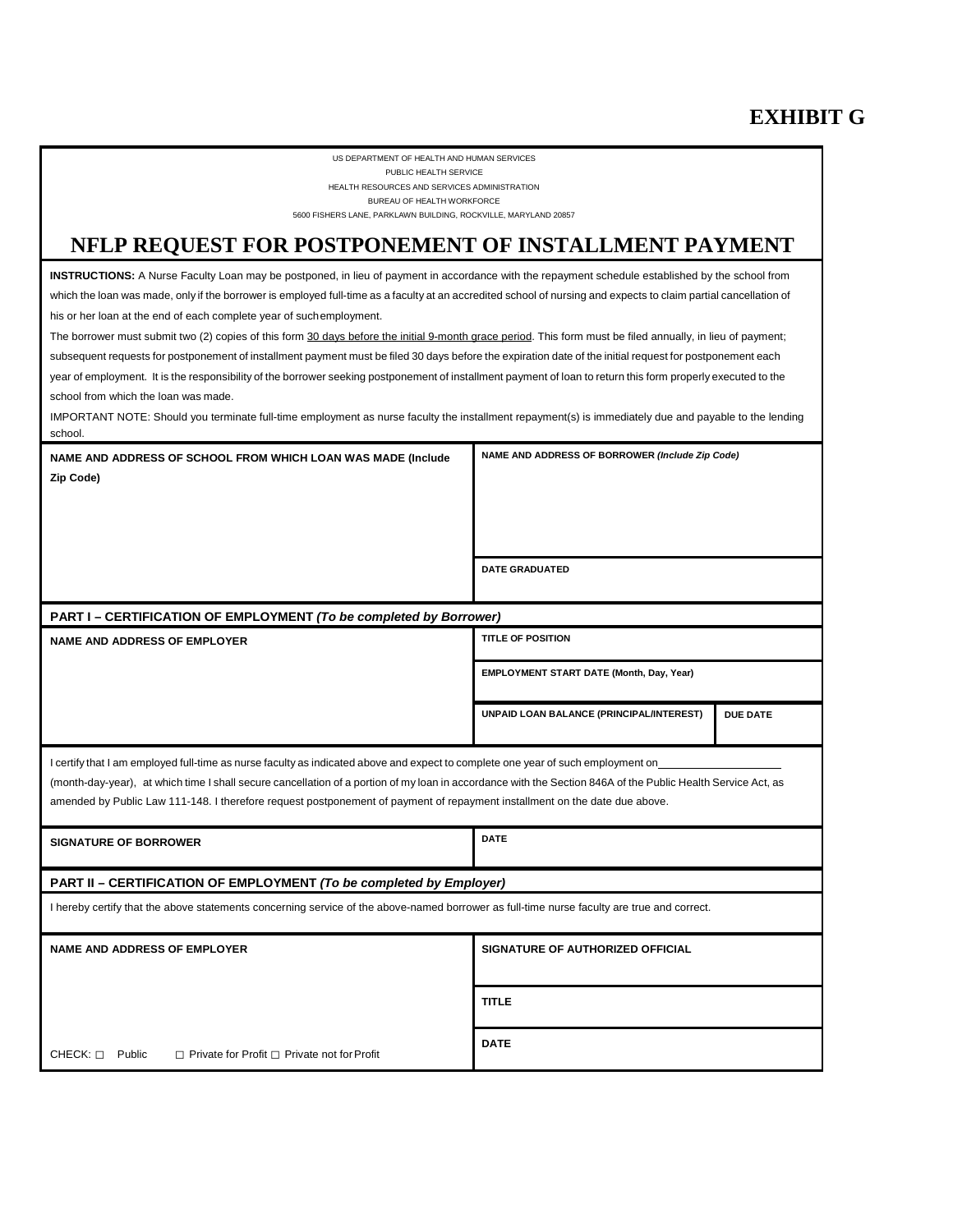## **EXHIBIT H**

US DEPARTMENT OF HEALTH AND HUMAN SERVICES PUBLIC HEALTH SERVICE HEALTH RESOURCES AND SERVICES ADMINISTRATION

BUREAU OF HEALTH WORKFORCE

#### 5600 FISHERS LANE, PARKLAWN BUILDING, ROCKVILLE, MARYLAND 20857 **NFLP CERTIFICATION OF DEFERMENT STATUS**

 lending school at each of the following times: (1) when your first repayment installment is due, (2) annually thereafter as long as you are eligible for such deferment, and NOTE: Provisions governing deferment of Nurse Faculty Loan vary according to the date such loans were made; therefore, you should read the *Guide for repayment,*  available from the school from which the loan was made. **INSTRUCTIONS:** To request deferment of repayment on your Nurse Faculty Loan, two (2) copies of a Certification of Deferment Status form must be filed with the (3) when you cease to be in eligible deferment status. A copy of the form, properly executed, as submitted to the school, should be retained for your own records. *deferment, and cancellation of Health Professions or Nursing Loans* for the specific provisions applicable to your loans before completing this form. The Guides are

NAME AND ADDRESS OF SCHOOL FROM WHICH LOAN WAS MADE **NAME AND ADDRESS OF BORROWER** 

#### **PART I : REQUEST FOR DEFERMENT OF REPAYMENT -To be completed by borrower if he/she:**

#### **Check one of the eligible deferment options below:**

**G NFLP borrower performs active duty as a member of the uniformed service\*. This is to certify that I was in the** 

 **(Name of Service), from to .** 

**G** NFLP borrower graduated and is employed as nurse faculty, decided to return to a graduate nursing education program to further their preparation as nurse faculty **G** NFLP borrower graduated and participates in post-doctoral program

**I further agree to notify the school from which I receive assistance immediately upon termination of my status as indicated above.** 

| <b>SIGNATURE OF BORROWER</b> | <b>DATE</b> |
|------------------------------|-------------|
|------------------------------|-------------|

#### **PART II – CERTIFICATION OF DEFERMENT**

**To be completed by Commanding Officer and mailed to school from which the loan was made.** 

NAME AND ADDRESS OF UNIFORMED SERVICE HEADQUARTERS SIGNATURE OF COMMANDING OFFICER

**DATE** 

 **INSTITUTIONAL ACTION (school from which the loan was made)** 

**Approved** ∆ **Disapproved** ∆

**Reasonfor disapproval** 

**SIGNATURE** 

**DATE** 

 **\* The uniformed services of the United States are the Army, Navy, Marine Corps, Air Force, Coast Guard, the National Oceanic and Atmospheric Administration Corps, and the U.S. Public Health Service Commissioned Corps.**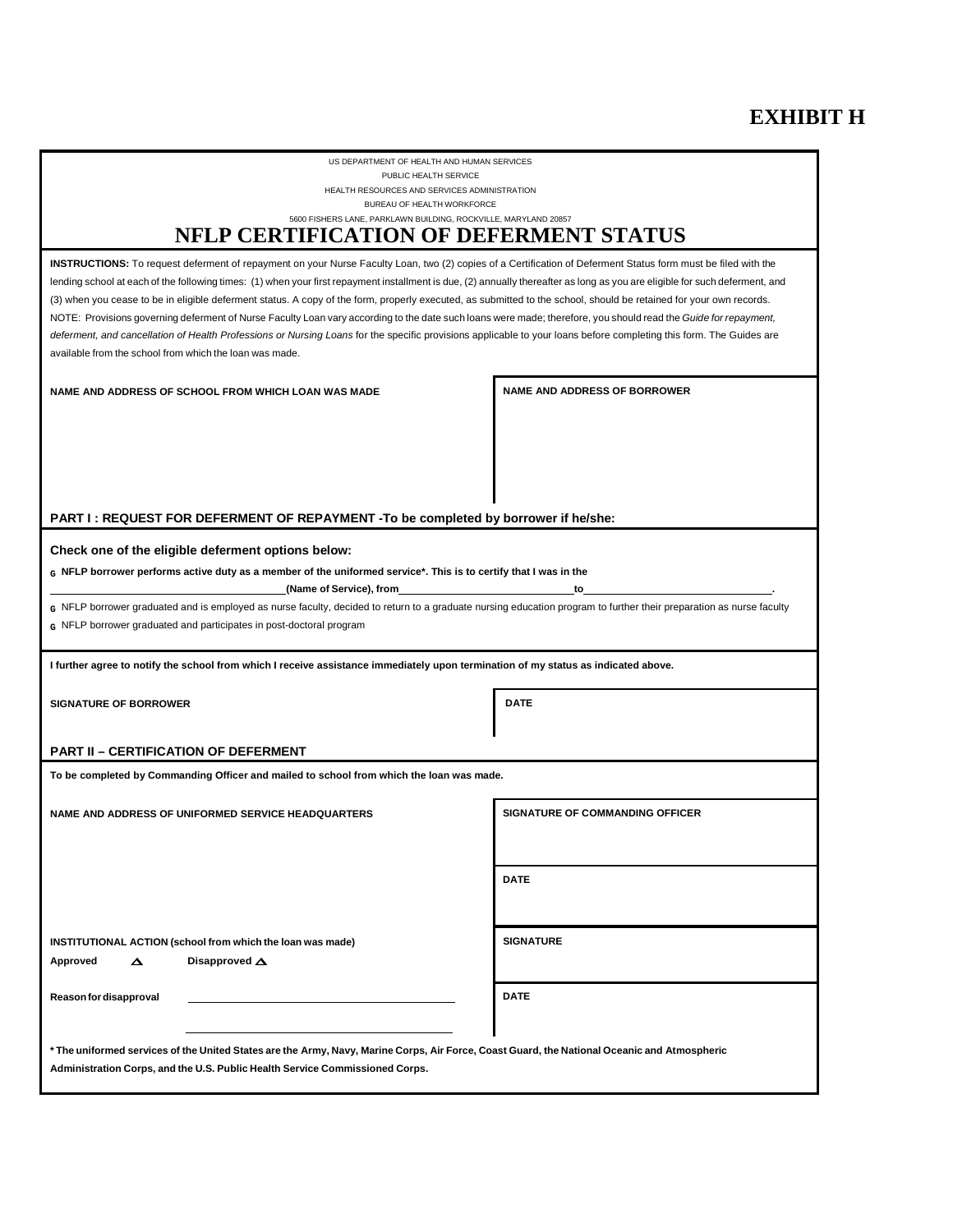| Social Security Number:                                                                                                                                                                                                        |  |
|--------------------------------------------------------------------------------------------------------------------------------------------------------------------------------------------------------------------------------|--|
| Driver's License Number: State: State: State: State: State: State: State: State: State: State: State: State: State: State: State: State: State: State: State: State: State: State: State: State: State: State: State: State: S |  |
| <b>Permanent Mailing Address:</b>                                                                                                                                                                                              |  |
| ,我们也不能在这里的时候,我们也不能在这里的时候,我们也不能会在这里的时候,我们也不能会在这里的时候,我们也不能会在这里的时候,我们也不能会在这里的时候,我们也                                                                                                                                               |  |
| ,我们也不能在这里的时候,我们也不能会在这里,我们也不能会在这里,我们也不能会在这里,我们也不能会在这里,我们也不能会不能会不能会。<br>第2012章 我们的时候,我们的时候,我们的时候,我们的时候,我们的时候,我们的时候,我们的时候,我们的时候,我们的时候,我们的时候,我们的时候,我们的时候,我<br>Telephone Number:                                                    |  |
|                                                                                                                                                                                                                                |  |
| Additional contacts able to provide your address upon request:                                                                                                                                                                 |  |
|                                                                                                                                                                                                                                |  |
| Telephone Number:                                                                                                                                                                                                              |  |
| Name and Address of Employer (If known):                                                                                                                                                                                       |  |
|                                                                                                                                                                                                                                |  |
| Telephone Number:                                                                                                                                                                                                              |  |
| What are your future career plans?                                                                                                                                                                                             |  |
|                                                                                                                                                                                                                                |  |
|                                                                                                                                                                                                                                |  |
| Page 1 of 2                                                                                                                                                                                                                    |  |

# **NFLP EXIT INTERVIEW – Questionnaire**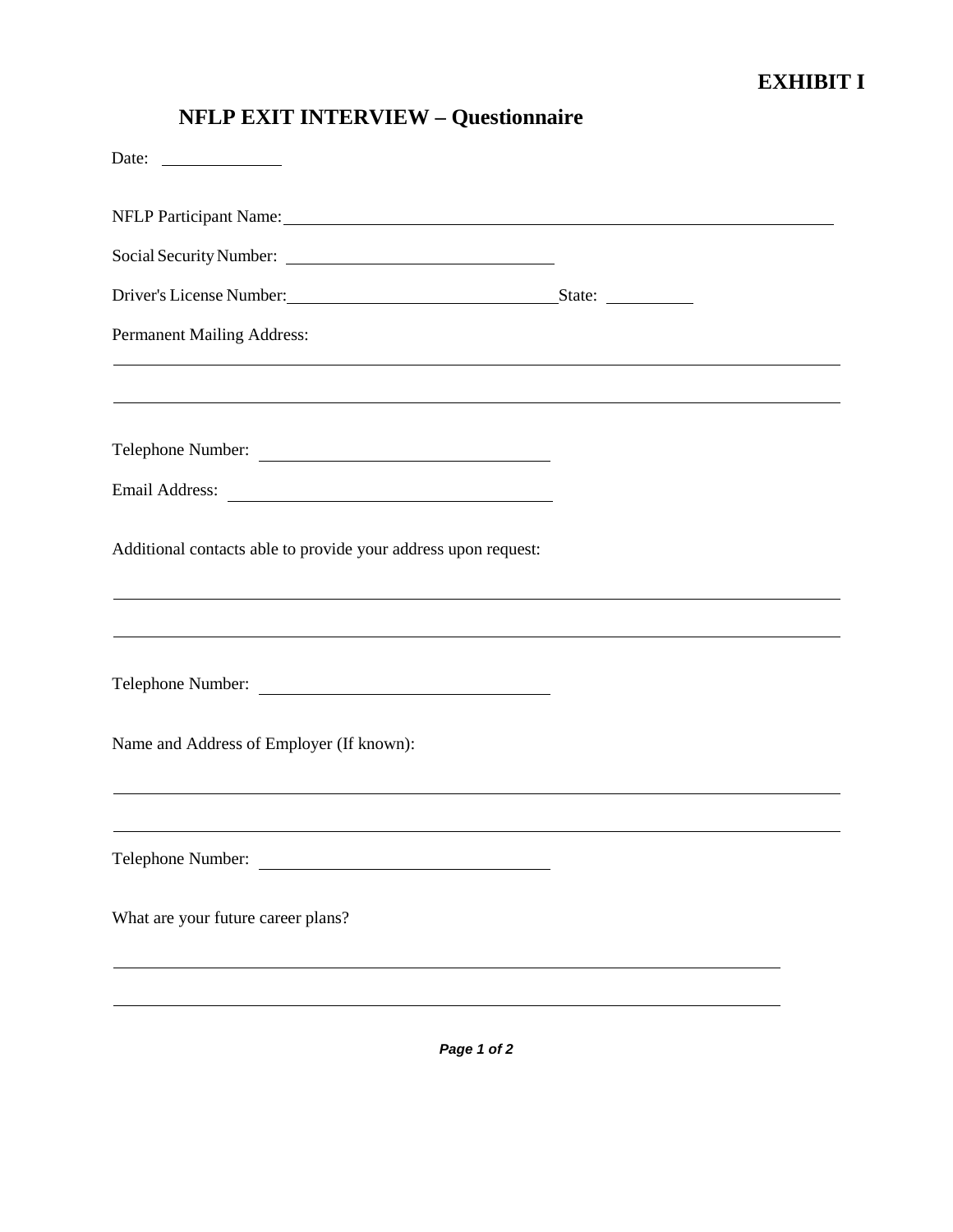# **EXHIBIT I continued**

### *For All Student Borrowers:*

- 1. Do you know the full amount of the loan? Yes No
- 2. Have you been informed of your rights and responsibilities? Yes No No
- 3. Do you understand the grace period and know when the first payment is due?  $Yes$  No  $\_\_\_\$
- 4. Have you been informed of the repayment options, postponement and cancellation provisions of the Nurse Faculty Loanprogram? Yes No No
- 5. Do you understand the accelerated payment option? Yes No
- 6. Do you understand that the collection officer must be informed of any change in your address? Yes No
- 7. Do you realize the importance of paying promptly or contacting the collection officer prior to the due date if payment cannot be made for any reason? Yes No No

### **For Graduating Student Borrowers:**

- 8. Do you understand the requirement to begin full-time employment as nurse faculty at a school of nursing to be eligible for postponement of loan? Yes No
- 9. Do you understand that you must be employed full-time as a nurse faculty member for a complete year to be eligible for partial loan cancellation? Yes No
- 10. Do you understand the REQUEST FOR POSTPONEMENT OF INSTALLMENT PAYMENT form? Yes No No
- 11. Do you understand the REQUEST FOR PARTIAL CANCELLATION form? Yes No No

|  | Student's Signature: | Date: |
|--|----------------------|-------|
|--|----------------------|-------|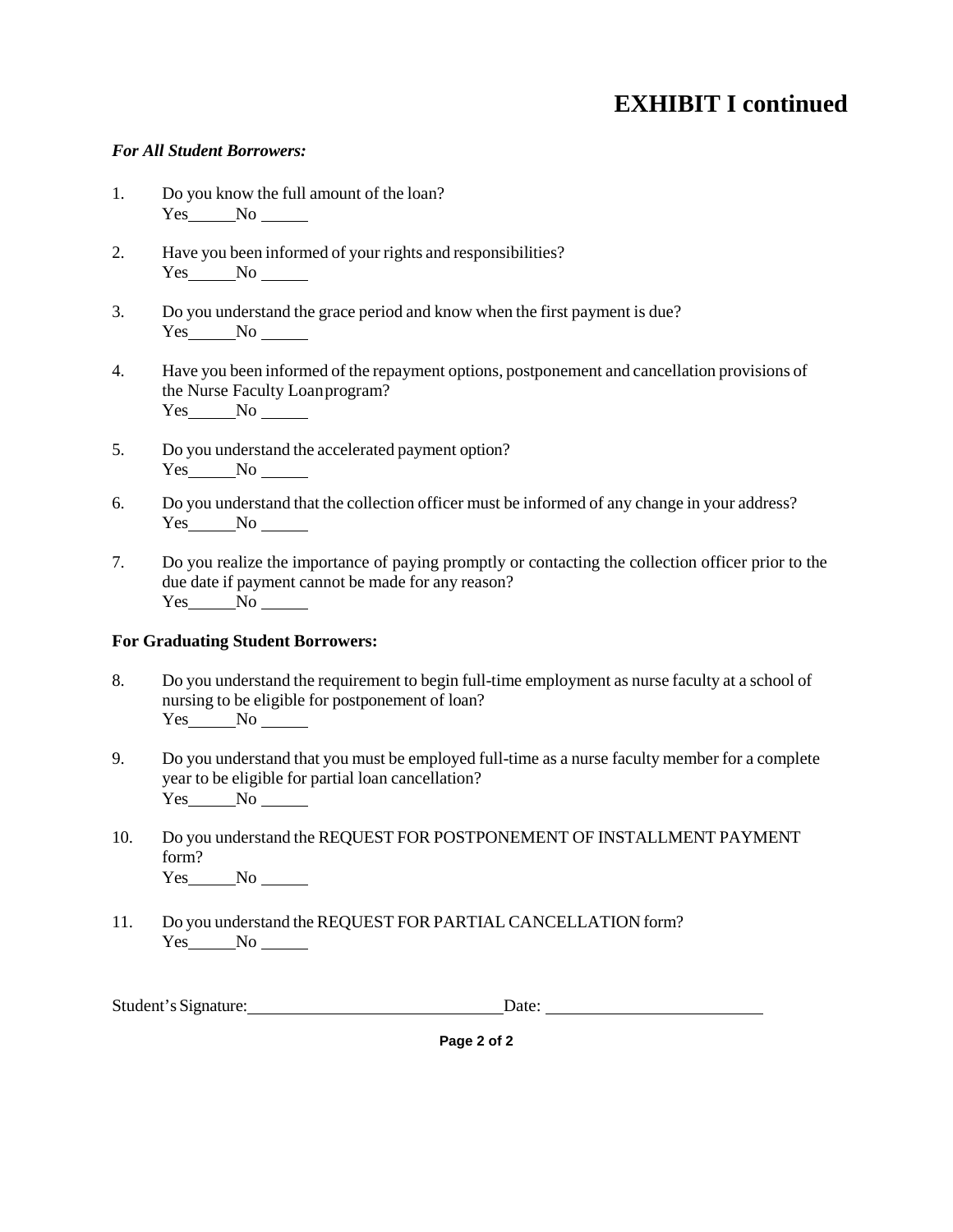## **NFLP FORBEARANCE REQUEST FORM**

| <b>Borrower Name:</b>                  | <b>Social Security Number:</b> |
|----------------------------------------|--------------------------------|
| <b>Street Address, City/State/Zip:</b> |                                |
| <b>Original Loan Balance:</b>          | <b>Present Loan Balance:</b>   |

If poor health or your present financial situation makes paying your Nurse Faculty Loan Program (NFLP) loan a financial hardship, we may be able to grant you a forbearance of your NFLP loan. Principal payments are delayed during forbearance; however, interest will continue to accrue. You may pay the interest as it accrues or allow it to be added to your outstanding principal balance (capitalized) when the forbearance period ends. You must complete this entire form and show due financial hardship before we can grant you a forbearance of your loan. Read this form carefully before signing and return it by

 . When we receive your request, we will review it immediately and will notify you of our decision. You must continue making your regular monthly payments until your forbearance request is approved. **If you are past due on your payments, it is especially important that you return this form to us.** Collection activities will continue against you until we have received and approved this form: late notices will be sent, phone calls will be made, and, if your payments become seriously past due, the delinquency may be reported to a National credit bureaus.

If you are interested in requesting forbearance of your NFLP loan, please fill out this form completely and return it to us by . You must provide the reason for your financial hardship before we can grant a forbearance of your loan. You may contact us at if you have any questions.

### **BORROWER FINANCIAL DATA**

| <b>Employer Name</b>                       | Address            | City              | State Zip |                                     |        |
|--------------------------------------------|--------------------|-------------------|-----------|-------------------------------------|--------|
| Years Employed                             | Net Monthly Salary |                   |           | Other Income Source of Other Income |        |
| <b>Monthly Expenses:</b><br>RENT/MORTGAGE: |                    | <b>UTILITIES:</b> |           | FOOD:                               | OTHER: |
| <b>Creditor's Information:</b>             |                    |                   |           |                                     |        |

| Name of Creditor | City/State | Monthly<br>Payment | Balance | Past Due<br>Amount |
|------------------|------------|--------------------|---------|--------------------|
|                  |            |                    |         |                    |
|                  |            |                    |         |                    |
|                  |            |                    |         |                    |

### **REASON**

Although I intend to repay my NFLP loan balance, I am temporarily unable to make payments because (state reason below):